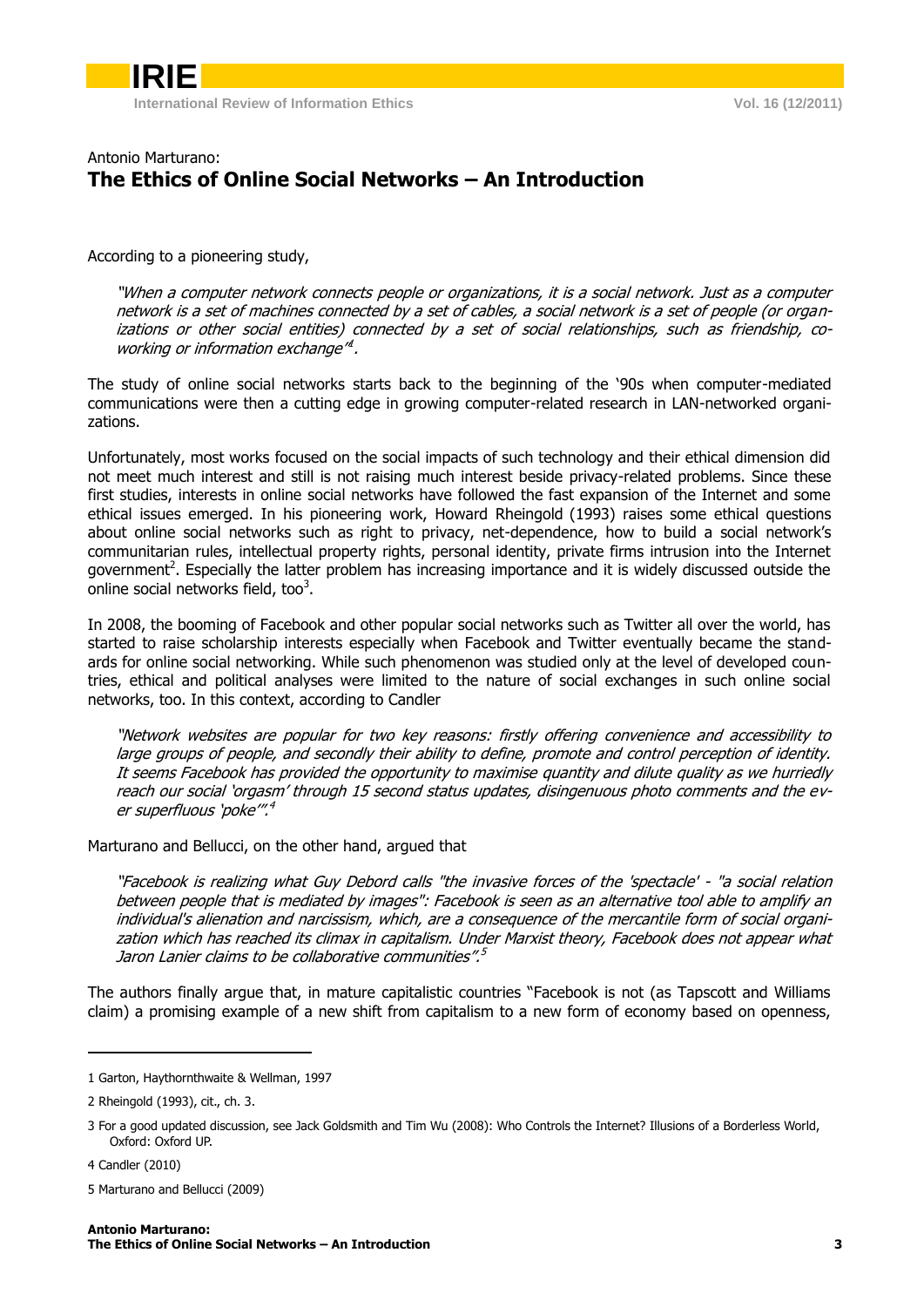peering, sharing and global action - which they called Wikinomics (Tapscott and Williams, 2006); but rather new disguised forms of advanced capitalism aimed at eroding space to more challenging modes of Internet collectivism". In fact, no revolution happened in any country with mature capitalistic economic system (such as Italy) despite the violent economic contraction caused by the continuing financial crisis and, at least in Italy, to the deep political corruption.

Many authors have, on the contrary, argued that online social networks have played a fundamental role in the recent North African revolutions and therefore boosted social collectivisation in those totalitarian countries. In most countries in the Arab world, Facebook is now one of the 10 most-visited Web sites, and in Egypt it ranks third, after Google and Yahoo. About one in nine Egyptians has Internet access, and around 9 percent of that group are on Facebook — a total of almost 800,000 members (Shapiro, 2009). According to Eunice Crook

"the Jasmine revolution, a term rejected by Tunisians, but in fact it was and is a Facebook revolution … everyone in Tunisia, from grandmothers down, now has a Facebook account. One colleague told me last week that everyone was so busy talking to their friends on Facebook each night that face to face family conversation had almost come to an end". 6

This flare-up of political activity coincided with the moment North-Africans were starting to gain access to the Internet in large numbers. Home computers and Internet cafes were becoming more popular, and the cost of getting online was dropping, Very importantly, new technologies and political movements grew symbiotically; Facebook and other online social networks became the main source of information for people's activism, which were largely ignored by the state-run media (Shapiro, 2009). Finally, social networking turned disaffected young Egyptians into a force for democratic change.

Such different outcomes in online social network uses are likely a reflection of different levels of totalitarianism and difference in culture, morality and religious framework. However an analysis of these phenomena falls outside the scope of this introduction which has the scope of offering new insights for debates in this area.

In this special issue I hope to have offered a place to bridging this ethical gap as we have collected here a huge number of papers which topics range from the problem of privacy to surveillance, from ethical issues of managing online social networks to file sharing ethical problems. While not exhaustive of the magnitude of ethical problems online social networks can offers, this selection will offer a close look to the most popular ones.

## **Acknowledgments:**

I would like to thanks the following individuals who have kindly served as reviewers for this special issue:

Andrew Adams, Andy Bissett, Rafael Capurro, Gianmaria Greco, Fran Grodzinsky, Kenneth Himma, Soraj Hongladarom, Maosen Li, Marco De Marco, Keith Miller, Michael Nagemborg, Andrea North-Samardzic, Ugo Pagallo, Miguel Angel Perez Alvarez, Andrea Rossetti, Toni Samek, Ed Spence, Richard Spinello, Herman Tavani, Giuseppe Vaciago, Felix Weil, Pak Hang Wong, Michael Zimmer

## **References**

Rosanna Marie Candler (2010): Facebook is to socialising what masturbation is to sex, Debating Communities and Networks 2010, Online Conference on Networks and Communities, Department of Internet Studies, Curtin University of Technology, Available at:

-

<sup>6</sup> Eunice Crook (2011)